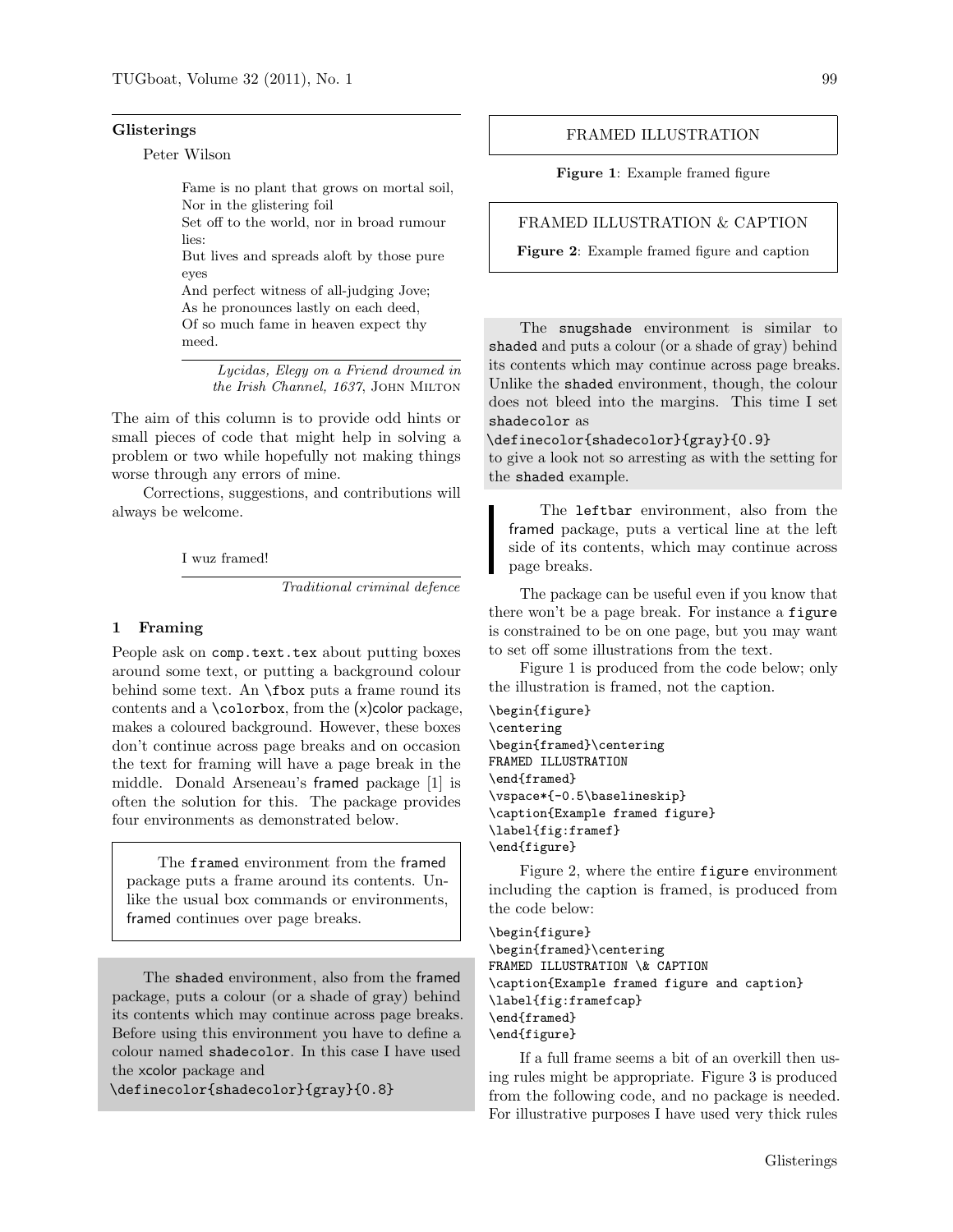### RULED ILLUSTRATION & CAPTION

Figure 3: Ruled figure and caption (2)

## SHADED ILLUSTRATION & CAPTION

Figure 4: Example shaded figure and caption

above and below the illustration; normally I would not have them so bold.

```
\begin{figure}
\centering
\rule{\linewidth}{2pt}\\
\vspace*{0.5\baselineskip}
RULED ILLUSTRATION \& CAPTION
\vspace{0.5\baselineskip}
\hrule
\caption{Ruled figure and caption (2)}
\label{fig:ruledfcap}
\rule{\linewidth}{2pt}
\end{figure}
```
Depending on its contents, using shading to delineate an illustration may be an option. Figure 4 is produced by the following code, which uses the framed package's shaded environment.

```
\begin{figure}
\begin{shaded}\centering
SHADED ILLUSTRATION \& CAPTION
\caption{Example shaded figure and caption}
\label{fig:shadefcap}
\end{shaded}
\end{figure}
```
The framed package does have some limitations on what can be included within its environments. floats, footnotes, marginpars and header entries will be lost. Further, the package does not work with the multicol package's page breaking, or other code to perform multicolumn balancing. Some restrictions may be lifted in later versions of the package.

Using the package you can create your own new cross-page environments, based on the MakeFramed environment defined in the package and specifying a \FrameCommand macro which should draw the frame. The MakeFramed environment takes one argument which should contain any adjustments to the text width, applied to **\hsize**, and some form of a *restore* command, such as the package's \FrameRestore macro or the LAT<sub>F</sub>X internal **\@parboxrestore**, that restores the text attributes to their normal state. The length \width is the width of the frame itself. Some examples are given later. But first. . .

The frame in the framed environment is implemented as an \fbox via:

```
\providecommand{\FrameCommand}{%
  \setlength{\fboxrule}{\FrameRule}%
  \setlength{\fboxsep}{\FrameSep}%
 \fbox}
```
where \FrameRule and \FrameSep are lengths defined by the package. By changing these you can change the rule thickness and spacing of the frame. Here is the definition of the framed environment itself, which uses the default \FrameCommand defined above.

\newenvironment{framed}{%

```
{\MakeFramed {\advance\hsize-\width
\FrameRestore}}%
{\endMakeFramed}
```
where \FrameRestore restores some text settings, but not as many as have to be done at the end of a minipage.

The other environments are defined similarly. Both shaded and snugshade use a \colorbox as the framing mechanism.

\newenvironment{shaded}{%

```
\def\FrameCommand{\fboxsep=\FrameSep
  \colorbox{shadecolor}}%
  \MakeFramed {\FrameRestore}}%
  {\endMakeFramed}
\newenvironment{snugshade}{%
  \def\FrameCommand{%
  \colorbox{shadecolor}}%
  \MakeFramed {\FrameRestore\@setminipage}}%
  {\par\unskip\endMakeFramed}
```
The leftbar environment simply uses a vertical rule.

```
\newenvironment{leftbar}{%
  \def\FrameCommand{\vrule width 3pt
                    \hspace{10pt}}%
  {\MakeFramed {\advance\hsize-\width
   \FrameRestore}}%
  {\endMakeFramed}
```
Note that in the framed and leftbar environments the text is narrower than the normal measure, while in the shade environments the text width is unaltered and the shading extends into the margins.

> Tyger, tyger, burning bright In the forests of the night, What immortal hand or eye Could frame thy fearful symmetry?

```
Songs of Experience, William Blake
```
## 2 New frames

In some cases it is relatively easy to define your own framing environment based on the framed package,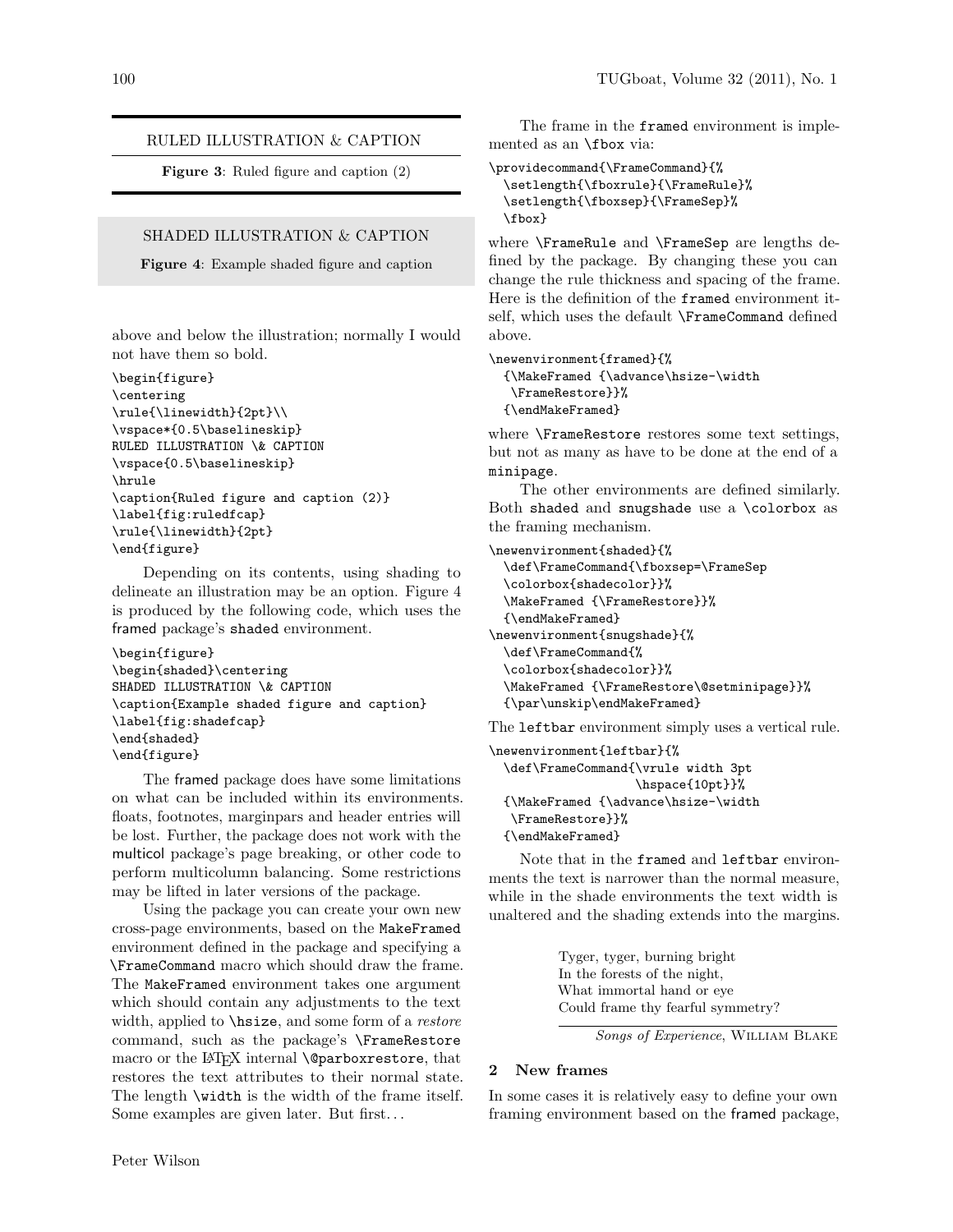but I have found that some experimentation is often required.

Perhaps you would like to center and frame some text. Here's how.

```
\newenvironment{narrowframe}[1][0.8\hsize]%
  {\MakeFramed{\setlength{\hsize}{#1}
   \FrameRestore}}%
  {\endMakeFramed}
```
This is the narrowframe environment where you can adjust the width with the environment's optional length argument. This example is set with the default width.

Or perhaps you would like something a little smoother:

 $\sqrt{2}$ This is the roundedframe environment. It requires the fancybox package. Perhaps you could use something other than the \ovalbox box from that package to give a different frame.

This is the definition I have used for the environment. You can, of course, change the lengths to suit.

```
\newenvironment{roundedframe}{%
 \def\FrameCommand{%
   \cornersize*{20pt}%
    \setlength{\fboxsep}{5pt}%
    \ovalbox}%
  \MakeFramed{\advance\hsize-\width
              \FrameRestore}}
  {\endMakeFramed}
```
✒

Another request that pops up from time to time on comp.text.tex is for an environment to show off examples or questions. Robert Nyqvist [2] answered one of these by providing code based on the framed package, that was basically as follows. An example of the ruledexample environment is shown below as Ruled Example 1.

```
\makeatletter
\definecolor{rulecolor}{gray}{0.65}
\newcounter{ruledexample}
\newlength{\releftgap}
  \setlength{\releftgap}{4pt}
\newlength{\rerightgap}
 \setlength{\rerightgap}{1em}
\newlength{\rerule}
 \setlength{\rerule}{1.25pt}
\newlength{\Eheight}
\newenvironment{ruledexample}[1][Example]{%
  \settoheight{\Eheight}{\textbf{#1}}%
  \addtolength{\Eheight}{-\rerule}%
  \def\FrameCommand{\hspace{-\releftgap}%
    {\color{rulecolor}%
     \vrule width \rerule}%
```

```
\hspace{\releftgap}\hspace{-\rerule}}%
  \MakeFramed{\advance\hsize-\width}%
  \refstepcounter{ruledexample}%
  \makebox[0pt][l]{%
   \hspace{-\parindent}%
   \hspace{\rerightgap}%
   {\color{red}{\rm \:rel\:\:} \} \\quad
   \raisebox{-0.5\Eheight}[0pt]{%
     \textbf{#1\ \theruledexample}}%
  }\\[.5\baselineskip]%
   \noindent\ignorespaces}%
  {\@afterheading\\
  \makebox[0pt][l]{%
    \hspace{-\releftgap}%
    {{\color{rulecolor}
      \rule{\columnwidth}{\rerule}%
      \rule{\releftgap}{\rerule}}%
  }}
  \endMakeFramed}
\makeatother
```
# Ruled Example 1

 $\blacksquare$ This is the ruledexample environment, which is titled and numbered and can be \labelled, and which will break across pages if need be. The code basis was originally posted to comp.text.tex by Robert Nyqvist in 2003 but I have added some extra means of controlling the rules and spacing.

- rulecolor is the color of the rules
- \rerule is the thickness of the rules
- \releftgap is the distance the vertical rule is moved into the margin
- \rerightgap is the indentation of the title rule
- You can use the optional argument to specify the title, which by default is 'Example'.

As you can see by this example, you can use code like itemize within a framed environment.

Some users have found that the behaviour of the framed environment within a list environment such as quote, or adjustwidth from the changepage package [4], is not quite what they expected. This is described in a little more detail below

This is the start of a quotation environment. You can use the framed environment within this, and also any other list based environment.

We are now in the framed environment, and notice how the frame extends across the original textwidth. This is not always what you might want.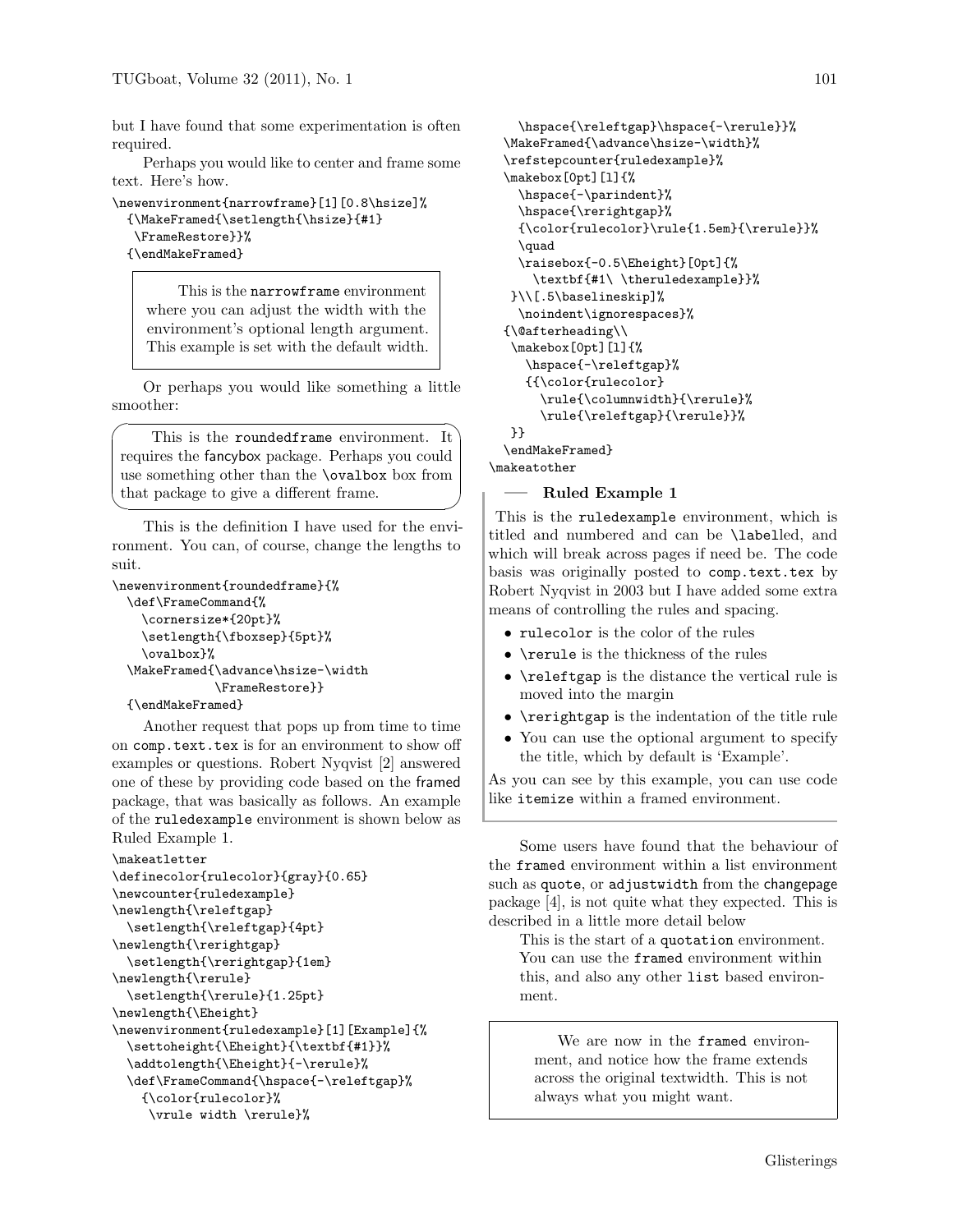Donald Arseneau and I had an exchange of views, and code, on this and we each produced code that created a closer frame. As usual Donald's code was much better than mine.

Now we are in the qframe environment based on Donald Arseneau's code and which I included in my memoir class [3]. The class also provides a 'shaded' version.

If you happen to use the adjustwidth environment, from the changepage package<sup>1</sup> [4] or the memoir class, then the qframe environment works better in it than does the framed environment.

Here endeth the quotation environment.

This is the definition of the qframe environment:

```
\makeatletter
```

```
\newenvironment{qframe}{%
 \def\FrameCommand##1{%
    \setlength{\fboxrule}{\FrameRule}%
    \setlength{\fboxsep}{\FrameSep}%
    \hskip\@totalleftmargin\fbox{##1}%
    \hskip-\linewidth
    \hskip-\@totalleftmargin
    \hskip\columnwidth}%
  \MakeFramed{\advance\hsize-\width
              \advance\hsize \FrameSep
              \@totalleftmargin\z@
              \linewidth=\hsize}}%
  {\endMakeFramed}
\makeatother
```
If you put this code in a class (.cls) or package (.sty) file then you do not need the \makeatletter and \makeatother pairing, otherwise you do.

Another potentially useful sort of frame is where there is a title — one that gets repeated after a page break. The code for this is considerably more complicated than earlier, and I had to do quite a lot of experimentation to get it to work. First, though, an example.

# A 'framewithtitle'

Using the framewithtitle environment, which this is, you can put a title inside the frame. If the contents extend past a pagebreak then a 'continued' title is put at the start of the frame on the succeeding pages. The code for framewithtitle is given in this article.

The position of the title is set by the \titleframe command which is initially defined

| A 'framewithtitle' (cont.)                                                        |          |
|-----------------------------------------------------------------------------------|----------|
| as below. If you would prefer the title to be cen-<br>tered, then change it like: |          |
| \newcommand*{\frametitle}[1]{%                                                    |          |
| $\strut \text{strut#1}\$                                                          | at left  |
| \renewcommand*{\frametitle}[1]{%                                                  |          |
| \centerline{\strut#1}}%                                                           | centered |
| This example shows that you can include                                           |          |
| verbatim text in a framed environment.                                            |          |

Here is the code for the framewithtitle environment. It is based on hints from Donald Arseneau that applied to an earlier version of framed. A lot of the code is concerned with handling the title so that the first can be used initially, then after a page break a continuation title will be used instead. I have also extracted a lot of code from my original version as separate macros as I'm going to reuse much of it later. My most difficult problem was that internally the package keeps resetting the text to determine where any page breaking will occur, and only after that does it actually typeset; I couldn't assume that the initial title would be immediately set and had to reserve its typesetting until after the all the internal resetting had been completed; I used \ifcontframe for this purpose. The macro \Fr@meSetup does most of the work related to the titling while \FrameTitle actually typesets the title(s). The required argument to the framewithtitle environment is the initial title, and you can use the optional argument to override the default continuation title.

\makeatletter

\newcommand\*{\frametitle}[1]{\strut#1} \newif\ifcontframe

```
\newcommand*{\Fr@meSetup}[2]{%
 \fboxrule=\FrameRule \fboxsep=\FrameSep
  \global\contframefalse
  \def\Fr@meFirst{\textbf{#2}}%
  \def\Fr@meCont{\textbf{#1}}%
  \def\FrameCommand##1{%
   \Title@Fr@me{\Fr@meCurrent}{##1}%
    \global\let\Fr@meCurrent\Fr@meNext
    \ifcontframe
      \global\let\Fr@meNext\Fr@meCont
   \fi
    \global\contframetrue}%
  \global\let\Fr@meCurrent\Fr@meFirst
  \global\let\Fr@meNext\Fr@meFirst}
\newcommand*{\FrameTitle}[1]{%
```
\nobreak \vskip -0.7\FrameSep \rlap{\frametitle{#1}}% \nobreak\nointerlineskip \vskip 0.7\FrameSep}

 $<sup>1</sup>$  changepage is the successor to the chngpage package</sup> which is being phased out.